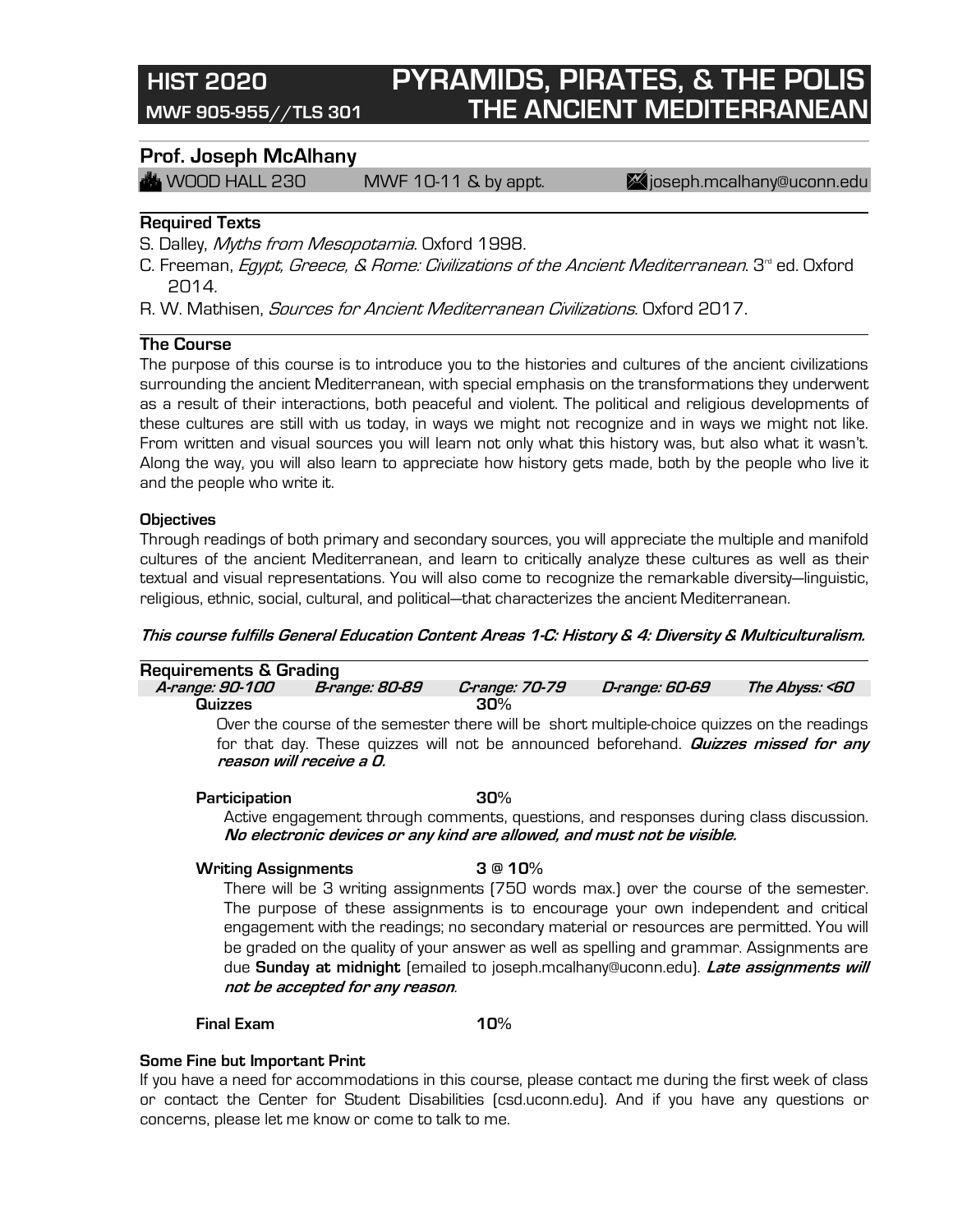# **Schedule**

[+ indicates a text you need to bring to class]

| WEEK 1<br>8.27 M            | The Beginning in the Near East<br>Introduction                                                                                                                                                                                                                                                                                                                                                                                                                |
|-----------------------------|---------------------------------------------------------------------------------------------------------------------------------------------------------------------------------------------------------------------------------------------------------------------------------------------------------------------------------------------------------------------------------------------------------------------------------------------------------------|
| 8.29 W                      | The Birth of Civilization: The Ancient Near East, 5000-1200 BC (Freeman, pp. 16-37)<br>+Inanna Steals the Knowledge of Civilization from Enki (Sources, pp. 35-38)<br>+Documents from Ebla (Sources, pp. 103-104)                                                                                                                                                                                                                                             |
| 8.31 F                      | +The Sumerian King List [Sources, pp. 43-46]<br>+The Legend of Sargon (Sources, pp. 47-48)<br>+The Law Code of Ur-Nammu (Sources, pp. 55-57)<br>+The Code of Hammurabi (Sources, pp. 58-63)                                                                                                                                                                                                                                                                   |
|                             |                                                                                                                                                                                                                                                                                                                                                                                                                                                               |
| WEEK <sub>2</sub><br>9.03 M | The City, the Mortal, & the Hero<br>NO CLASS                                                                                                                                                                                                                                                                                                                                                                                                                  |
|                             |                                                                                                                                                                                                                                                                                                                                                                                                                                                               |
| 9.05 W                      | + The Epic of Gilgamesh, Tablets I-IX (Dalley, pp. 50-99)                                                                                                                                                                                                                                                                                                                                                                                                     |
| 9.07 F                      | + The Epic of Gilgamesh, Tablets X-XII (Dalley, pp. 99-125)                                                                                                                                                                                                                                                                                                                                                                                                   |
| WEEK <sub>3</sub>           | <b>The Creation of Egypt</b>                                                                                                                                                                                                                                                                                                                                                                                                                                  |
| 9.10 M                      | Pyramids & Power: The Creation of an Egyptian State [Freeman, pp. 37-55]<br>+ The Autobiography of Weni (Sources, pp. 67-70)<br>+ The Tale of the Eloquent Peasant (Sources, pp. 70-73)<br>+ The Hymn to the Nile (Sources, pp. 74-76)                                                                                                                                                                                                                        |
| 9.12W                       | Stability and Expansion: Egypt in the Middle & New Kingdoms, 1985-1000 BC<br>[Freeman, pp. 56-77]<br>Interlude 1: The Amarna Letters (Freeman, pp. 78-80)<br>+ The Admonitions of Ipuwer (Sources, pp. 77-80)                                                                                                                                                                                                                                                 |
| 9.14 F                      | Living in New Kingdom Egypt (Freeman, pp. 81-92)<br>+ The Book of the Dead (Sources, pp. 80-84)<br>+ Hatshesup's Expedition to Punt (Sources, pp. 84-87)<br>+ Hymn to Aton (Sources, pp. 88-90)<br>+ Egyptian Love Letters (Sources, pp. 91-92)                                                                                                                                                                                                               |
| WEEK 4                      | <b>Creations &amp; Transformations</b>                                                                                                                                                                                                                                                                                                                                                                                                                        |
| 9.17 M                      | The Ancient Near East, 1200-500 BC [Freeman, pp. 93-107]<br>The Sea Between the Lands (Freeman, pp. 108-115)<br>+ The Epic of Creation. Enûma Elis (Dalley, pp. 228-277)                                                                                                                                                                                                                                                                                      |
| 9.19 W                      | + Enûma Elis, Tablets 1-5 (Sources, pp. 3-8)<br>+A Book of Knowing the Evolutions of Ra (Sources, pp. 13-15)<br>+ The Creation of the Universe and the Titans: Hesiod, Theogony 104-225<br>[Sources, pp. 16-17]<br>+ Genesis 1-7 (Sources, pp. 24-25)<br>+The Creation of Humans by Enki and Ninmah (Sources, pp. 8-10)<br>+The Creation of Humans: Pseudo-Apollodorus (Sources, pp. 21-22)<br>+ Qur'an Surah 2.30-38, 7.11-19, 38.71-83 (Sources, pp. 28-29) |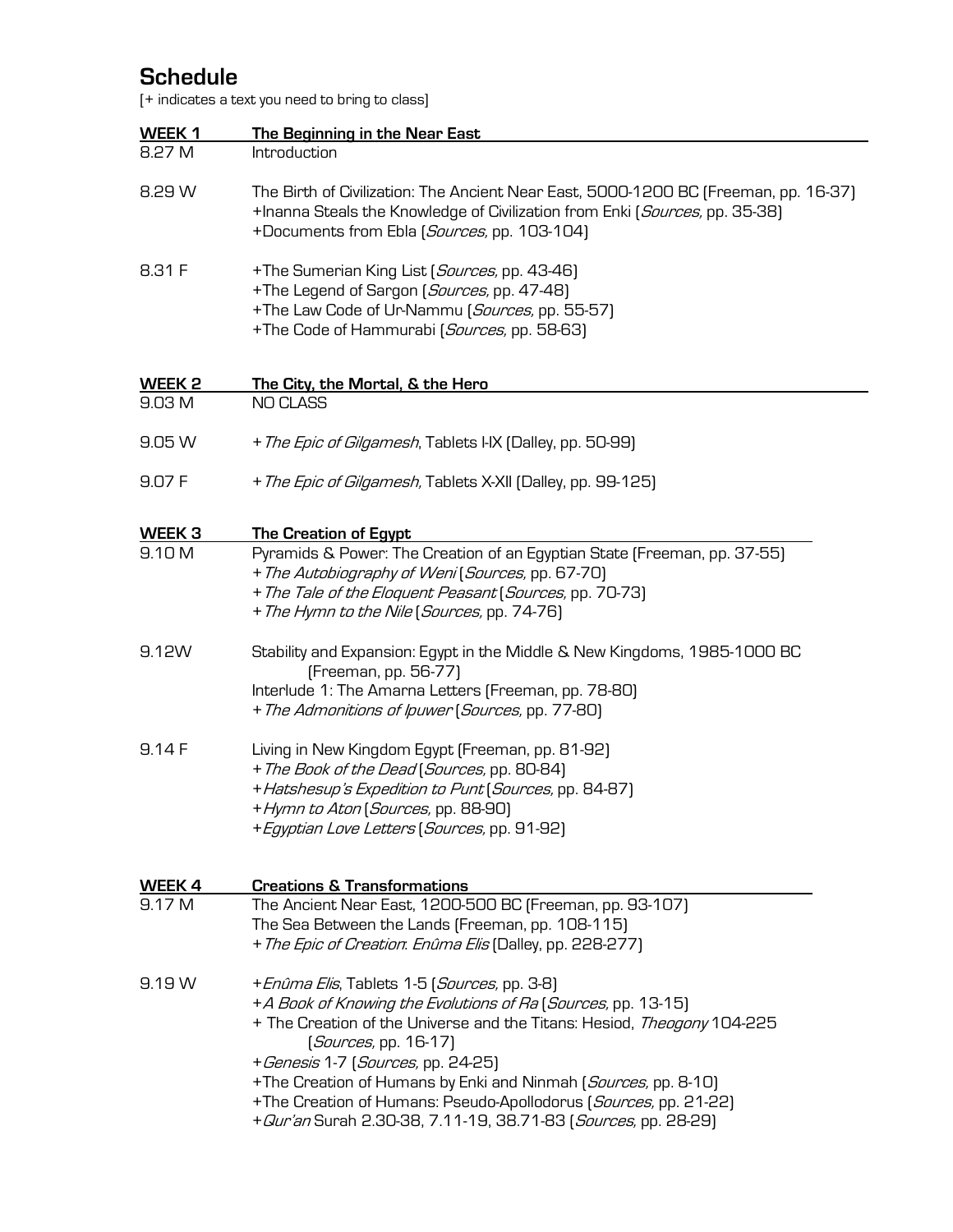| 9.21 F       | + Epic of Gilgamesh, Tablet XI (Sources, pp. 10-12)<br>+The Flood: Pseudo-Apollodorus (Sources, pp. 23-24)<br>+ Genesis 8 (Sources, pp. 26-28) |
|--------------|------------------------------------------------------------------------------------------------------------------------------------------------|
|              | + Qur'an Surah 11.15-49 (Sources, pp. 30-31)                                                                                                   |
| WEEK 5       | <b>Exile &amp; Exodus</b>                                                                                                                      |
| 9.24 M       | Civilizations of the Bronze Age Aegean, 2000-1000 BC (Freeman, pp. 116-127)                                                                    |
|              | +Mycenaean Linear B Tablets (Sources, pp. 105-106)<br>+Invasion of the "Sea Peoples": Ugaritic Correspondence, The Medinet Habu                |
|              | Inscription of Ramses III (Sources, pp. 107-110)                                                                                               |
|              | +The Report of Wen-Amon (Sources, pp. 111-115)                                                                                                 |
| 9.26 W       | + Exodus 1:7-2:7 [Sources, pp. 116-117]                                                                                                        |
|              | + Exodus 20 (Sources, pp. 118-121)                                                                                                             |
|              | +The "Victory Hymn" of Merneptah (Sources, pp. 122-124)<br>+ Judges 4:1-5:31 (Sources, pp. 125-127)                                            |
|              | + 1 Kings 5-10 (Sources, (pp. 128-131)                                                                                                         |
| 9.28 F       | +The Black Obelisk of Shalmaneser III (Sources, pp. 135-140)                                                                                   |
|              | +The Prism of Sennacherib [Sources, pp. 141-147]                                                                                               |
|              | +2 Kings 18:13-19:38 (Sources, pp. 148-150)                                                                                                    |
|              | + Judith 1-13 (Sources, pp. 151-154)<br>+ The Cyrus Legend (Sources, pp. 154-158)                                                              |
|              | +The Behistun Inscription (Sources, pp. 159-164)                                                                                               |
| WEEK 6       | Near East to a new Greece                                                                                                                      |
| 10.01 M      | The Birth of a New Greece, 1100-700 BC (Freeman, pp. 128-143)                                                                                  |
|              | +The Dorian Invasion & The Origin of the Greek Peoples [Sources, pp. 171-173]                                                                  |
|              | +Hesiod, Works & Days 1-736 [Sources, pp. 173-177]                                                                                             |
|              | +Battus & The Founding of Cyrene (Sources, pp. 178-180)                                                                                        |
| 10.03 W      | Travelling Heroes: The Greeks in a Wider World, 800-600 BC (Freeman, pp. 144-159)                                                              |
|              | +The Trojan War (Sources, pp. 167-170)<br>+The Pre-Socratic Philosophers (Sources, pp. 182-185)                                                |
|              |                                                                                                                                                |
| 10.05 F      | Interlude 2: Sappho & Lyric Poetry (Freeman, pp. 160-163)<br>*Sappho, selections                                                               |
| $\bullet$ Su | <b>Writing Assignment 1 due</b>                                                                                                                |
| WEEK 7       | <b>Greece and its "Miracles"</b>                                                                                                               |
| 10.08 M      | Hoplites & Tyrants: The Emergence of the City-State (Freeman, pp. 163-183)                                                                     |
|              | Craftsmanship & Creativity in Archaic Greece (Freeman, pp. 184-202)                                                                            |
|              | +Greek Arētē (Sources, pp. 186-188)<br>+Greek Tyrants (Sources, pp. 189-191)                                                                   |
| 10.10 W      | The Persian Wars (Freeman, pp. 202-218)                                                                                                        |
|              | The Greek Way of Life (Freeman, pp. 219-236)                                                                                                   |
|              | +Spartan Education (Sources, pp. 195-200)                                                                                                      |
|              | +The Constitutions of Athens (Sources, pp. 201-205)                                                                                            |
|              | +The Battle of Salamis (Sources, pp. 205-208)                                                                                                  |
| 10.12 F      | Experiencing the Supernatural: The Spiritual World of the Greeks (Freeman, pp. 237-244)                                                        |
|              | Interlude 3: Creating Classical Art (Freeman, pp. 245-248)                                                                                     |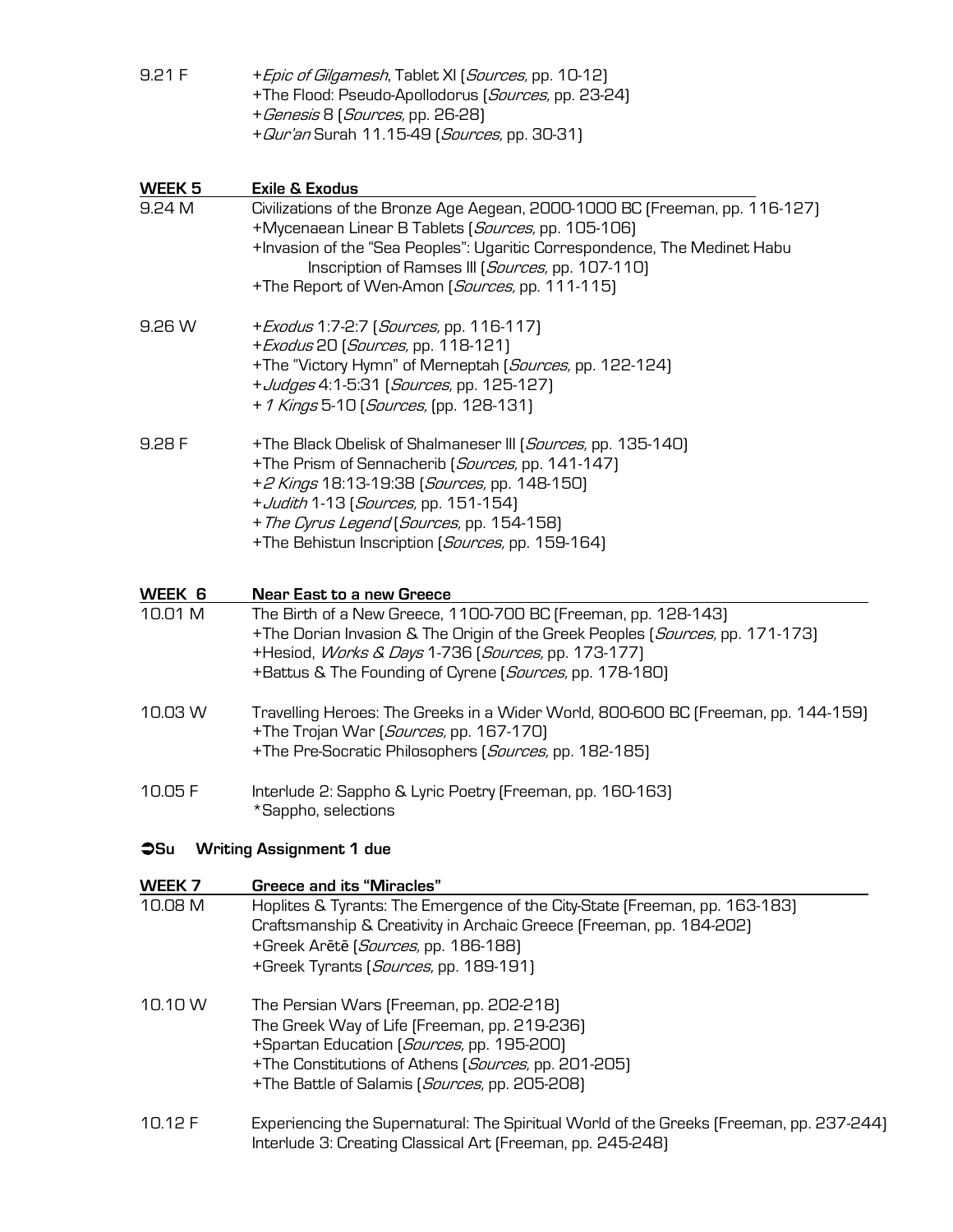| WEEK 8  | People & Power                                                                                                                                                                                                              |
|---------|-----------------------------------------------------------------------------------------------------------------------------------------------------------------------------------------------------------------------------|
| 10.15 M | Democracy & Empire: Athens in the 5 <sup>th</sup> Century (Freeman, pp. 249-269)<br>Rethinking the World: From Aeschylus to Aristotle (Freeman, pp. 270-292)<br>+The Subordination of Women & Slaves (Sources, pp. 256-260) |
| 10.17 W | Interlude 4: Rhetoric (Freeman, pp. 293-295)<br>+Pericles' Funeral Oration (Sources, pp. 209-216)<br>+The "Old Oligarch" [Sources, pp. 217-221]                                                                             |
| 10.19 F | +Euripides, Trojan Women (Sources, pp. 221-226)<br>+Aristophanes, Lysistrata (Sources, pp. 227-231)<br>+Plato, Phaedo (Sources, pp. 232-235)                                                                                |
| WEEK 9  | People & Power                                                                                                                                                                                                              |
| 10.22 M | The Struggle for Power: 431-338 BC (Freeman, pp. 296-312)<br>+The Sacred Band of Thebes (Sources, pp. 239-242)                                                                                                              |
| 10.24 W | Alexander the Great (Freeman, pp. 313-331)<br>+Plutarch, Life of Alexander (Sources, pp. 242-251)<br>+The War of the Successors (Sources, pp. 252-256)                                                                      |
| 10.26 F | Tensions & Creativity: The Hellenistic World, 330-323 BC (Freeman, pp. 332-355)<br>Interlude 5: Celts & Parthians (Freeman, pp. 355-359)<br>+Stoicism (Sources, pp. 260-263)                                                |

# Ü**Su Writing Assignment 2 due**

| WEEK 10 | <b>Civilizations Beyond</b>                                                                                                                                                                                                                                                                                                                                                      |
|---------|----------------------------------------------------------------------------------------------------------------------------------------------------------------------------------------------------------------------------------------------------------------------------------------------------------------------------------------------------------------------------------|
| 10.29 M | The Etruscans & Early Rome (Freeman, pp. 360-380)<br>+Plutarch, Life of Romulus (Sources, pp. 295-298)<br>+The Lapis Niger (Sources, pp. 299-300)                                                                                                                                                                                                                                |
| 10.31 W | +The Violation of Lucretia (Sources, pp. 300-303)<br>+The Twelve Tables (Sources, pp. 304-311)                                                                                                                                                                                                                                                                                   |
| 11.02 F | Rome Becomes a Mediterranean Power (Freeman, pp. 381-399)<br>+The Constitution of Carthage (Sources, pp. 284-286)<br>+The Sack of Rome (Sources, pp. 312-317)<br>+The Battle of Cannae (Sources, pp. 318-325)                                                                                                                                                                    |
| WEEK 11 | The Rise of Rome                                                                                                                                                                                                                                                                                                                                                                 |
| 11.05 M | Rome: A Republic Under Stress, 133-55 BC (Freeman, pp. 400-422)<br>Interlude 6: Voices from the Republic (Freeman, pp. 423-427)<br>+The Bacchanalian Scandal (Sources, pp. 326-333)<br>+Plutarch, Life of Cato the Elder (Sources, pp. 334-338)<br>+Plutarch, Life of Tiberius Gracchus (Sources, pp. 341-347)<br>+The Slave Revolt of Spartacus ( <i>Sources</i> , pp. 348-351) |
| 11.07 W | +The Failure of Republican Politics, 55-31 BC (Freeman, pp. 428-443)<br>+Cicero, First Speech Against Catiline (Sources, pp. 352-358)                                                                                                                                                                                                                                            |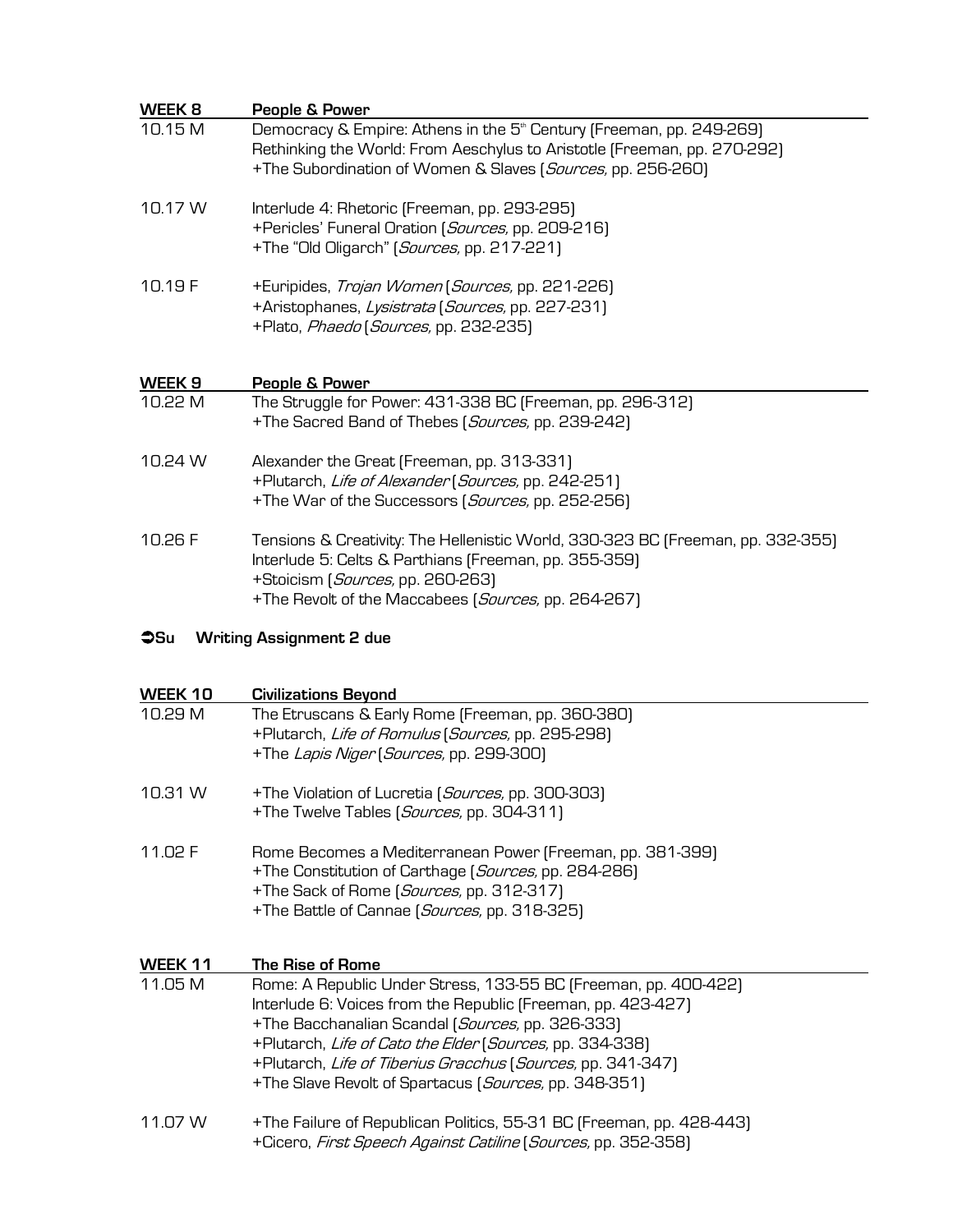|         | +Catullus, Poems (Sources, pp. 358-359)<br>+Caesar, <i>Gallic Wars</i> (Sources, pp. 360-366)                                                                                                                                                                                                                                                                                                                                                                       |
|---------|---------------------------------------------------------------------------------------------------------------------------------------------------------------------------------------------------------------------------------------------------------------------------------------------------------------------------------------------------------------------------------------------------------------------------------------------------------------------|
| 11.09 F | Interlude 7: Women in the Roman Republic (Freeman, pp. 444-448)<br>+Cleopatra (Sources, pp. 366-374)<br>+The Praise of Turia (Sources, pp. 375-379)                                                                                                                                                                                                                                                                                                                 |
| WEEK 12 |                                                                                                                                                                                                                                                                                                                                                                                                                                                                     |
| 11.12 M | Augustus and the Founding of an Empire (Freeman, pp. 449-464)<br>+Vergil, Aeneid 6 (Sources, pp. 383-390)<br>+ Deeds of the Deified Augustus (Sources, pp. 394-398)                                                                                                                                                                                                                                                                                                 |
| 11.14 W | Consolidating the Roman Empire, AD 14-161 (Freeman, pp. 465-492)<br>Interlude 8: The Sebasteion at Aphrodisias (Freeman, pp. 493-495)<br>+The Trial of Jesus (Sources, pp. 399-402)<br>+Suetonius, Life of Caligula (Sources, pp. 403-407)<br>+Expanding the Membership of the Senate (Sources, pp. 408-412)<br>+The Rebellion of Boudicca (Sources, pp. 413-417)<br>+The Fall of Masada (Sources, pp. 418-420)<br>+The Lambesis Inscription (Sources, pp. 421-423) |
| 11.15F  | Running and Defending an Empire (Freeman, pp. 496-513)<br>+Juvenal, Satire 6 (Sources, pp. 424-429)<br>+Babylonian Talmud (Sources, pp. 433-436)<br>+Pliny, Letters (Sources, pp. 437-439)                                                                                                                                                                                                                                                                          |

### **WEEK 13 THANKSGIVING**

| WEEK 14 | <b>Crisis &amp; Christianity</b>                                                                                                                                                                                                                                                   |
|---------|------------------------------------------------------------------------------------------------------------------------------------------------------------------------------------------------------------------------------------------------------------------------------------|
| 11.26 M | Social & Economic Life in the Empire (Freeman, pp. 514-532)<br>Interlude 9: The Romans as Builders (Freeman, pp. 533-541)<br>The Flourishing of Greek Culture (Freeman, pp. 542-552)<br>+Aelius Aristides, To Rome (Sources, pp. 430-432)                                          |
| 11.28 W | An Empire in Crisis, AD 161-313 (Freeman, pp. 553-578)<br>+The Antonine Constitution (Sources, pp. 443-445)<br>+The Shapur I Inscription (Sources, pp. 458-461)<br>+Zenobia & The Empire of Palmyra (Sources, pp. 462-465)<br>+Diocletian's Edict on Prices (Sources, pp. 466-469) |
| 11.30 F | The Early Christian Communities, AD 33-313 (Freeman, pp. 579-600)<br>+The Martyrdom of Perpetua & Felicitas (Sources, pp. 450-457)<br>+ Pervigilium Veneris (Sources, pp. 446-449)<br>+The Great Persecution (Sources, pp. 470-476)<br>+The Edict of Milan (Sources, pp. 476-478)  |

# Ü**Su Writing Assignment 3 due Sun. at midnight**